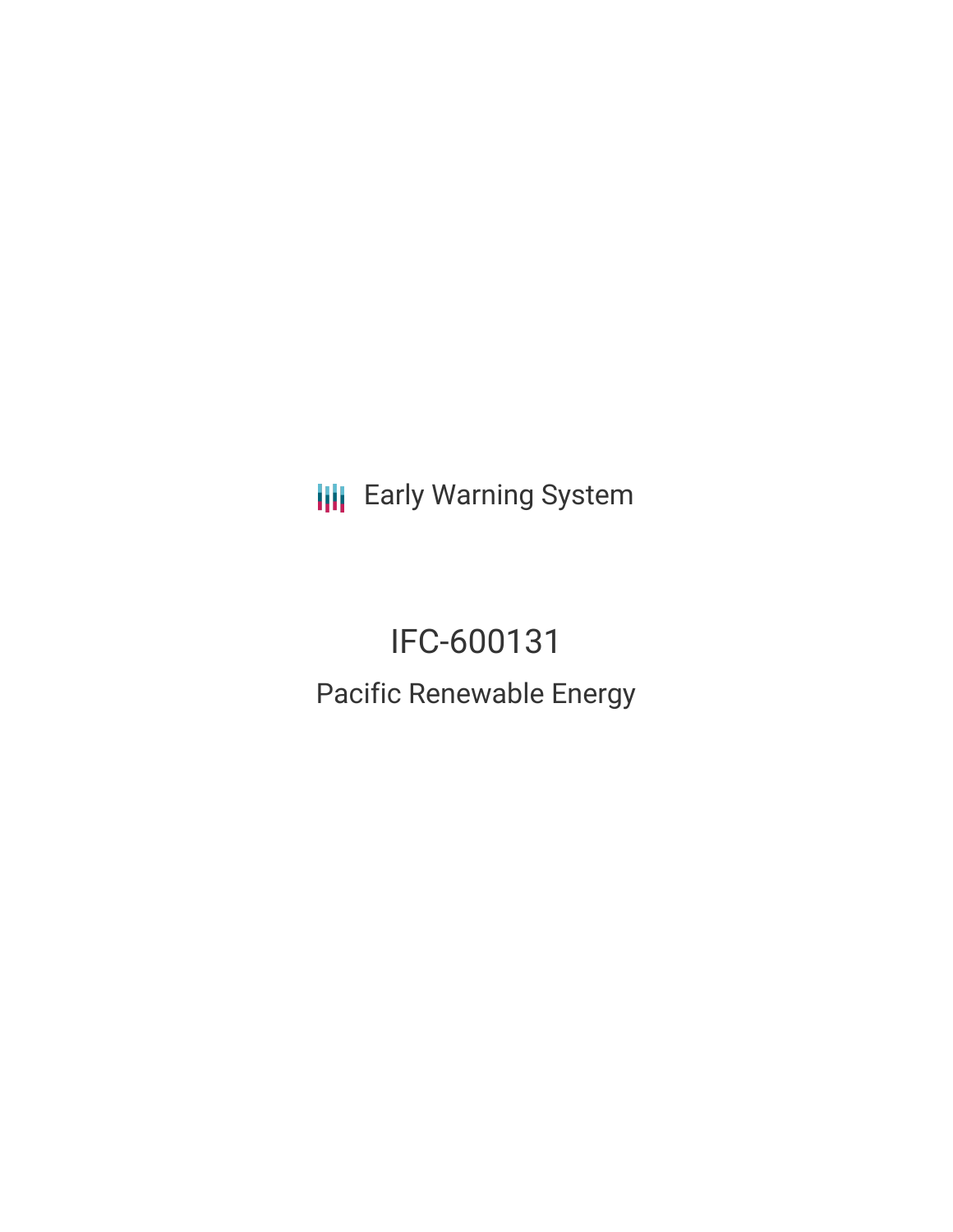

### **Quick Facts**

| <b>Countries</b>              | Papua New Guinea                        |
|-------------------------------|-----------------------------------------|
| <b>Financial Institutions</b> | International Finance Corporation (IFC) |
| <b>Status</b>                 | Active                                  |
| <b>Bank Risk Rating</b>       |                                         |
| <b>Voting Date</b>            | 2014-09-30                              |
| <b>Sectors</b>                | Energy, Technical Cooperation           |
| <b>Investment Type(s)</b>     | <b>Advisory Services</b>                |
| <b>Project Cost (USD)</b>     | $$1.76$ million                         |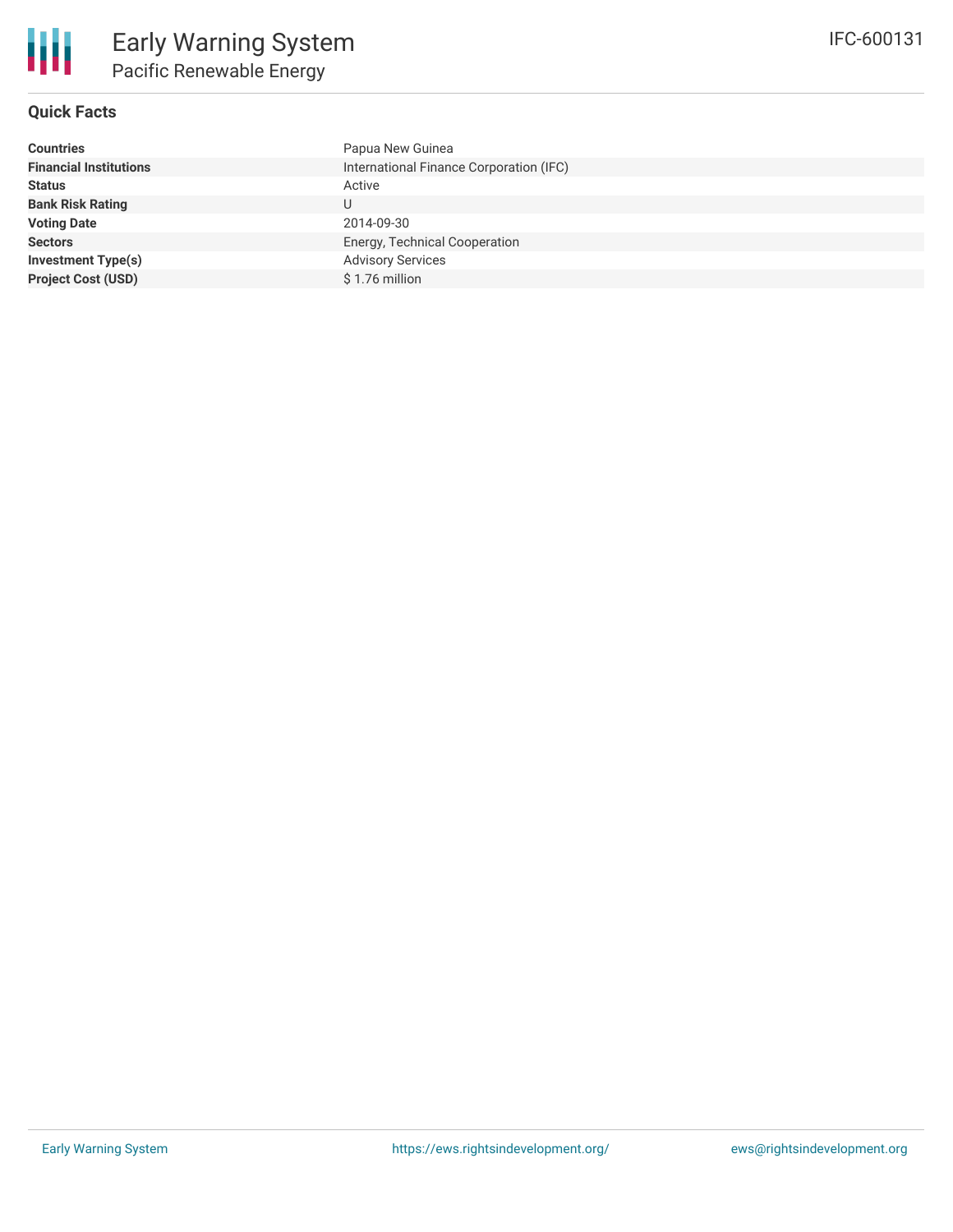

#### **Project Description**

According to the bank's website, "This project seeks to address the disparity between demand and supply in energy markets in Papua New Guinea and other Pacific Island Countries (PICs). Despite increasing demand for energy from both businesses and households in the Pacific, energy access is still expensive and unreliable. The countries also remain largely dependent on fossil fuels to meet their current energy needs despite an abundance of renewable energy resources.

The broad components of the project are:

-Customized Advice to Individual Firms: (a) Augmenting energy supply through renewable energy; (b) Replacing Fossil Fuel based energy with Renewable energy (RE) sources; (c) developing energy need solutions that are bankable and replicable. -Advisory Services to current and potential strategic clients

-Market Intelligence and Dissemination to: (i) create awareness of how to structure bankable renewable energy projects and (ii) create a potential pipeline of relatively realistic opportunities for IFC and other third party financial institutions."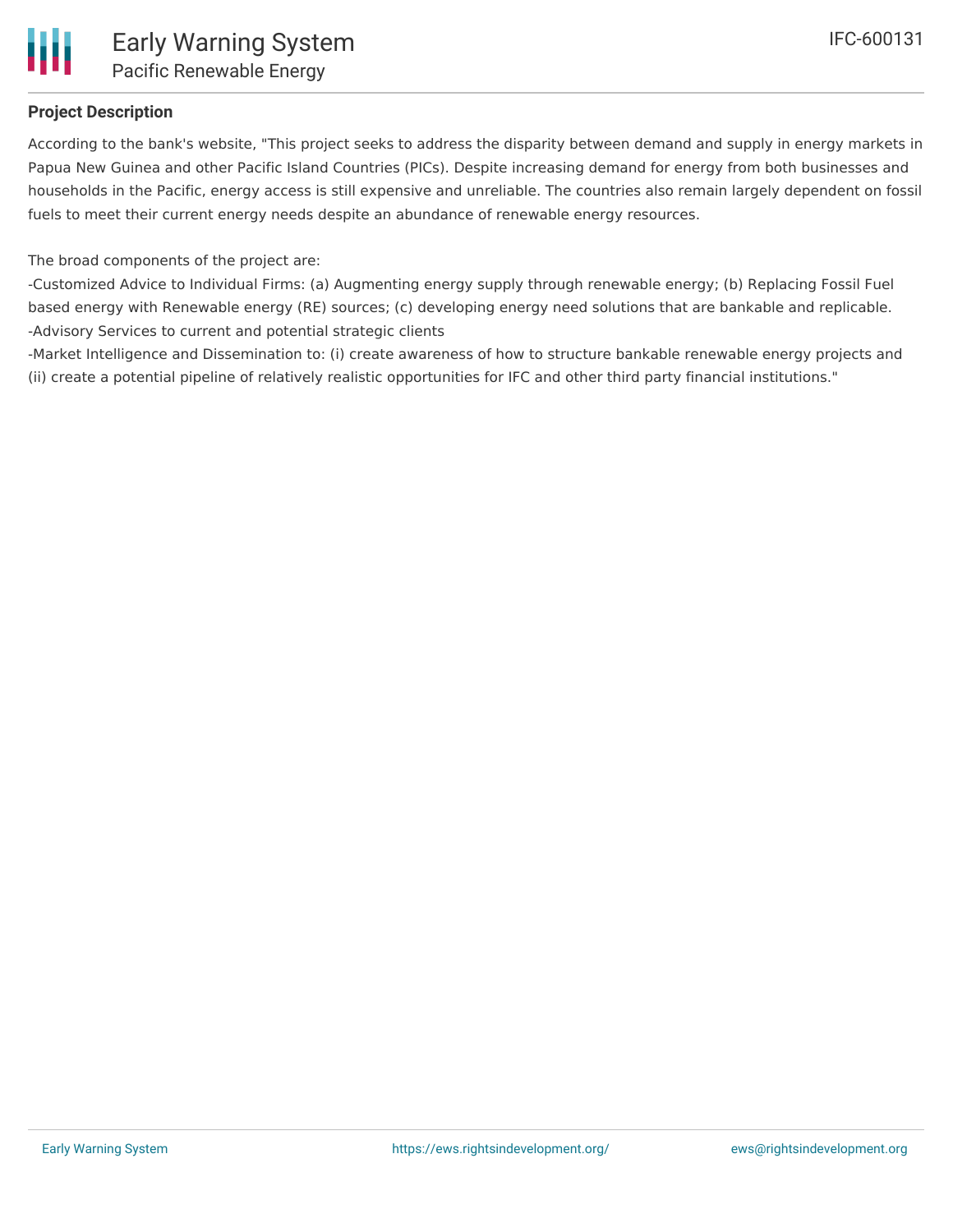#### **Investment Description**

冊

• International Finance Corporation (IFC)